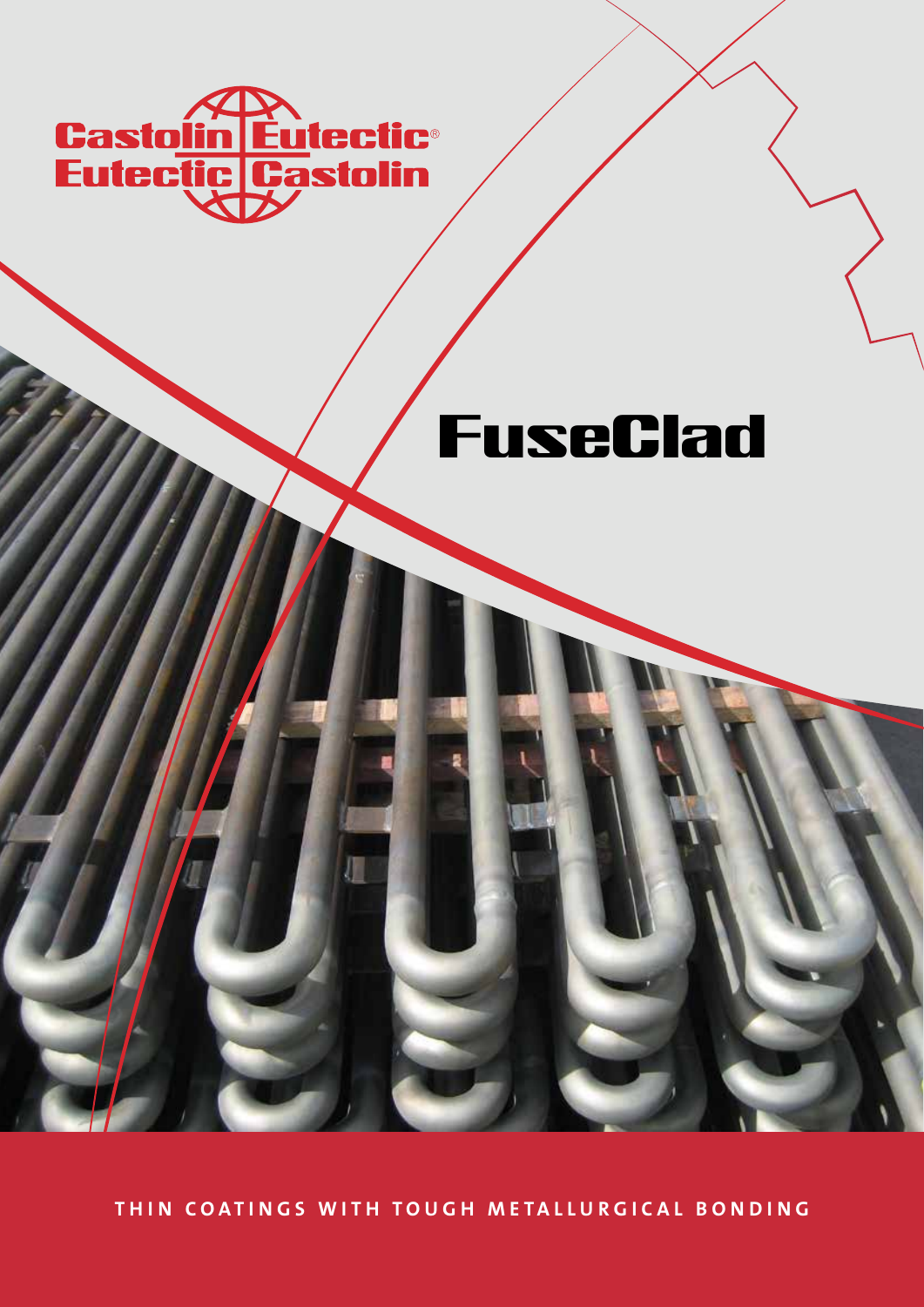

## **Why using FuseClad?**

Ashes and salts that deposit on boiler tubes create an insulation layer that decreases the boiler's thermal performance. In order to keep the heat transfer optimum, soot blowers are often used to regularly remove these deposits in critical areas. These cleaning devices can use water, steam, grits or shock waves. In the first three cases, the slag removal usually produces severe localised corrosion-erosion wear of the boiler tubes.

FuseClad 89 protects tubes subjected to soot blower wears in waste-toenergy boilers while FuseClad 17 performs well against general erosion in coal boilers. The FuseClad coated tubes do not need any boiler tube shells (usually installed to protect against soot blower wear) which leads to an increase of the heat transfer.

FuseClad 53 is the best solution against corrosion in waste-to-energy or biomass boilers when erosion is limited.

### **What is FuseClad?**

FuseClad specially designed alloys are applied by our Castolin Eutectic Spray & Fuse process in which powder is sprayed over the surface and then fused by an oxyfuel torch. These very dense coatings have a thickness below 1 mm and are metallurgically bonded to the substrate without dilution. They are mainly produced in our workshops but can also be applied on site on limited areas.

These coatings comply with the European standard ISO 15614-1 which covers the specification and qualification of welding procedures for metallic materials in pressurised vessels. Castolin Eutectic had obtained all the regulatory authorisations for applying these coatings in waste-to-energy, coal or biomass boilers.

### **Applications**

- Superheater panels
- Supporting tubes
- Open-pass tubes
- **Injection nozzles**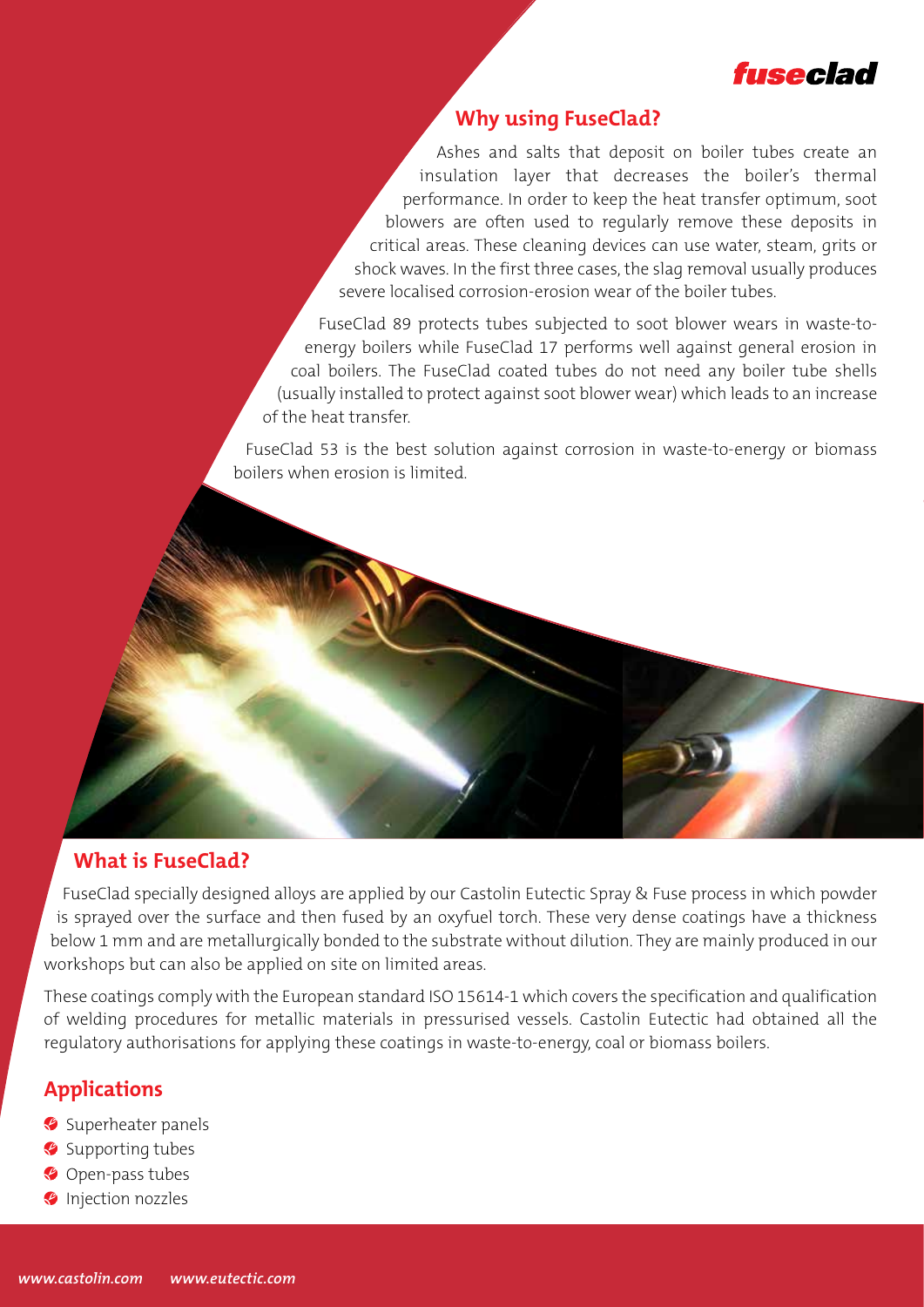# **fuseclad 89**

### **Waste-to-energy: solution for corrosion-erosion**

A corrosion resistant nickel based coating containing a homogeneous dispersion of hard phases which stabilises the oxide layer when it is submitted to the repetitive impacts caused by soot blowers. Excellent resistance to the corrosionerosion wear in waste-to-energy boilers.





#### **Waste-to-energy: solution for severe corrosion**

A Castolin Eutectic patented nickel based alloy having a high molybdenum content that increases significantly its corrosion resistance to harsh environments such as those found in waste-toenergy boilers. Especially suited for boiler tubes that have a limited exposure to erosion

| <b>Maximum steam temperature:</b> 370 °C |
|------------------------------------------|





### **Coal: solution for erosion**

A nickel based alloy which has a high chromium content to combat any kind of corrosion in coalfired boiler environments. Especially designed to resist against soot blowers in coal boilers.

| Maximum steam temperature:550 °C |  |
|----------------------------------|--|